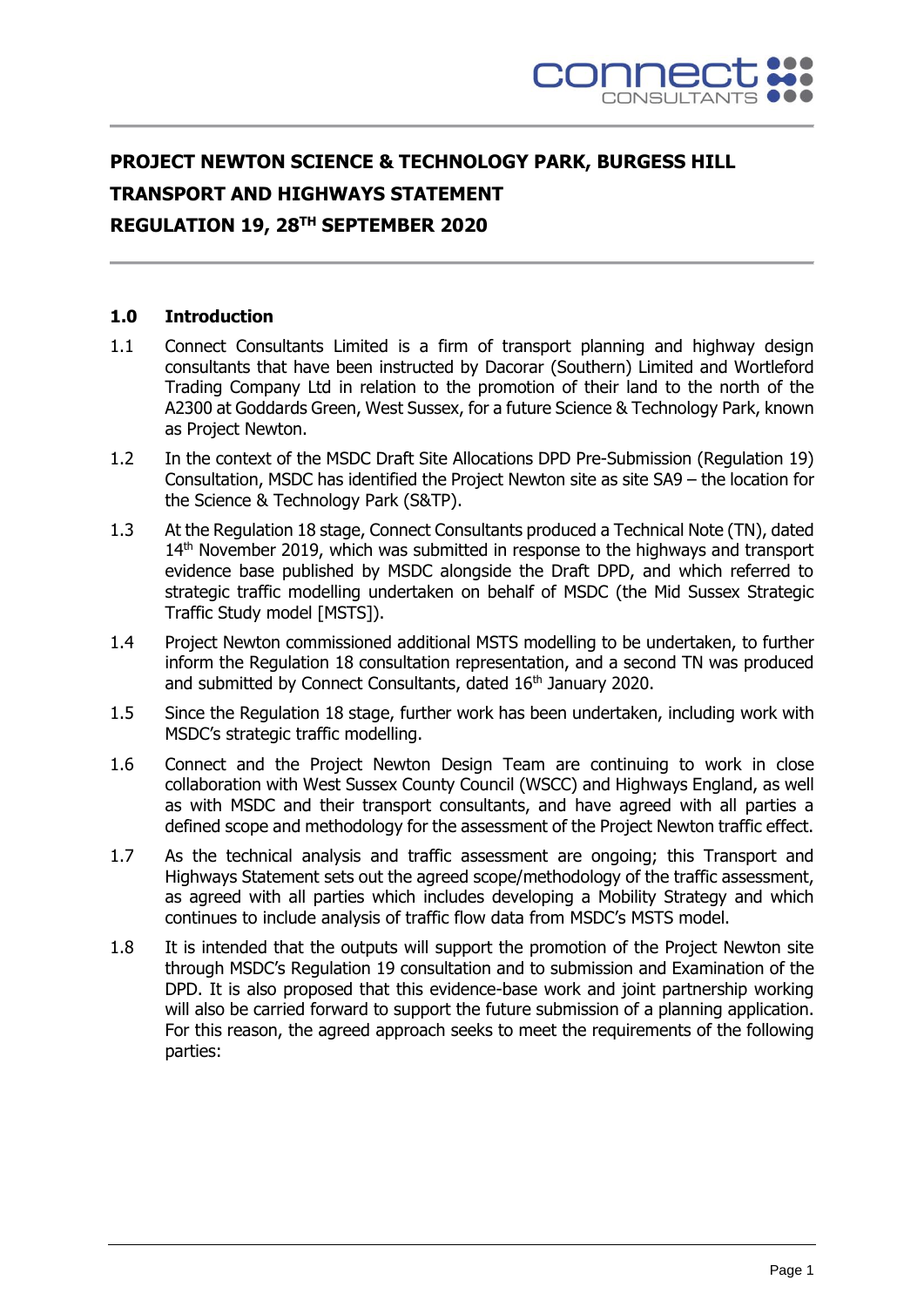

- Project Newton's submission to the MSDC Regulation 19 consultation and subsequent planning application/s;
- MDSC's requirements to inform the S&TP's allocation in the Sites DPD;
- West Sussex County Council (WSCC) requirements as the Local Highway Authority;
- Highways England (HE) requirements as the highway authority responsible for the Strategic Road Network (SRN), namely the A23 in the vicinity of the S&TP.

### **2.0 Project Newton Mobility Strategy**

2.1 The MSDC Submission Draft Site Allocations DPD sets out the specific requirements of site SA9: Science and Technology Park; an excerpt is provided below at Figure 2.1, showing the requirements for the specific topics of Sustainability and Highways and Access.

# **Figure 2.1 – Excerpt from Submission Draft Site Allocations DPD: Site SA9**

| <b>Sustainability</b>                                                                                                                                                                                                                                                                                                                                                                                                                                                                                                                                                                                                                                                        |
|------------------------------------------------------------------------------------------------------------------------------------------------------------------------------------------------------------------------------------------------------------------------------------------------------------------------------------------------------------------------------------------------------------------------------------------------------------------------------------------------------------------------------------------------------------------------------------------------------------------------------------------------------------------------------|
| • Provision of electric vehicle charging points in accordance with the Council's adopted standards.<br>• Ensure the design would make the development future-ready for improvements in technology and<br>sustainability such as (but not limited to) green technology, artificial intelligence and automation.                                                                                                                                                                                                                                                                                                                                                               |
| <b>Highways and Access</b>                                                                                                                                                                                                                                                                                                                                                                                                                                                                                                                                                                                                                                                   |
| • Provision of sustainable transport measures and other infrastructure requirements, including<br>measures to mitigate impacts on the local and Strategic Road Network.<br>• The first priority is to mitigate development impacts by maximising sustainable transport<br>interventions. Remaining impacts must be addressed through physical highway mitigation measures<br>in consultation with the local Highways Authority and Highways England.<br>• Demonstrate that the development would not adversely affect the safe and efficient operation of<br>the A23 and the A23/A2300 junction to the satisfaction of the local Highways Authority and<br>Highways England. |
| • Demonstrate that access can be achieved to the satisfaction of the Highways Authority,<br>minimising disruption and delay on the A2300 and surrounding roads.                                                                                                                                                                                                                                                                                                                                                                                                                                                                                                              |
| • Provision of new bus routes or diversion of existing routes to connect with key hubs including<br>railway and bus stations and Burgess Hill town centre.                                                                                                                                                                                                                                                                                                                                                                                                                                                                                                                   |
| • Provision of new pedestrian and cycle links to ensure connectivity with the Northern Arc, The Hub<br>(south of A2300), Burgess Hill and surrounding countryside.                                                                                                                                                                                                                                                                                                                                                                                                                                                                                                           |
| • Provision of pedestrian and cycle connectivity with Bolney Grange Business Park.                                                                                                                                                                                                                                                                                                                                                                                                                                                                                                                                                                                           |
| • Provision of car parking and cycle storage in accordance with the Council's adopted standards.                                                                                                                                                                                                                                                                                                                                                                                                                                                                                                                                                                             |

- 2.2 A key element of the Project Newton S&TP has always been that it will incorporate a comprehensive sustainability strategy which will ensure that sustainable travel is at the centre of the development's ethos. Part of this is also covered by the over-arching positioning document (September 2020) and the HNW sustainability strategy that has been submitted as part of the design team's technical evidence base.
- 2.3 This aligns with the DPD requirement of Site SA9, and the first priority is to mitigate development impacts by maximising sustainable transport interventions.
- 2.4 The DPD also identifies the requirement to provide new and/or diverted bus routes, and new pedestrian and cycle links, to connect to the surrounding area.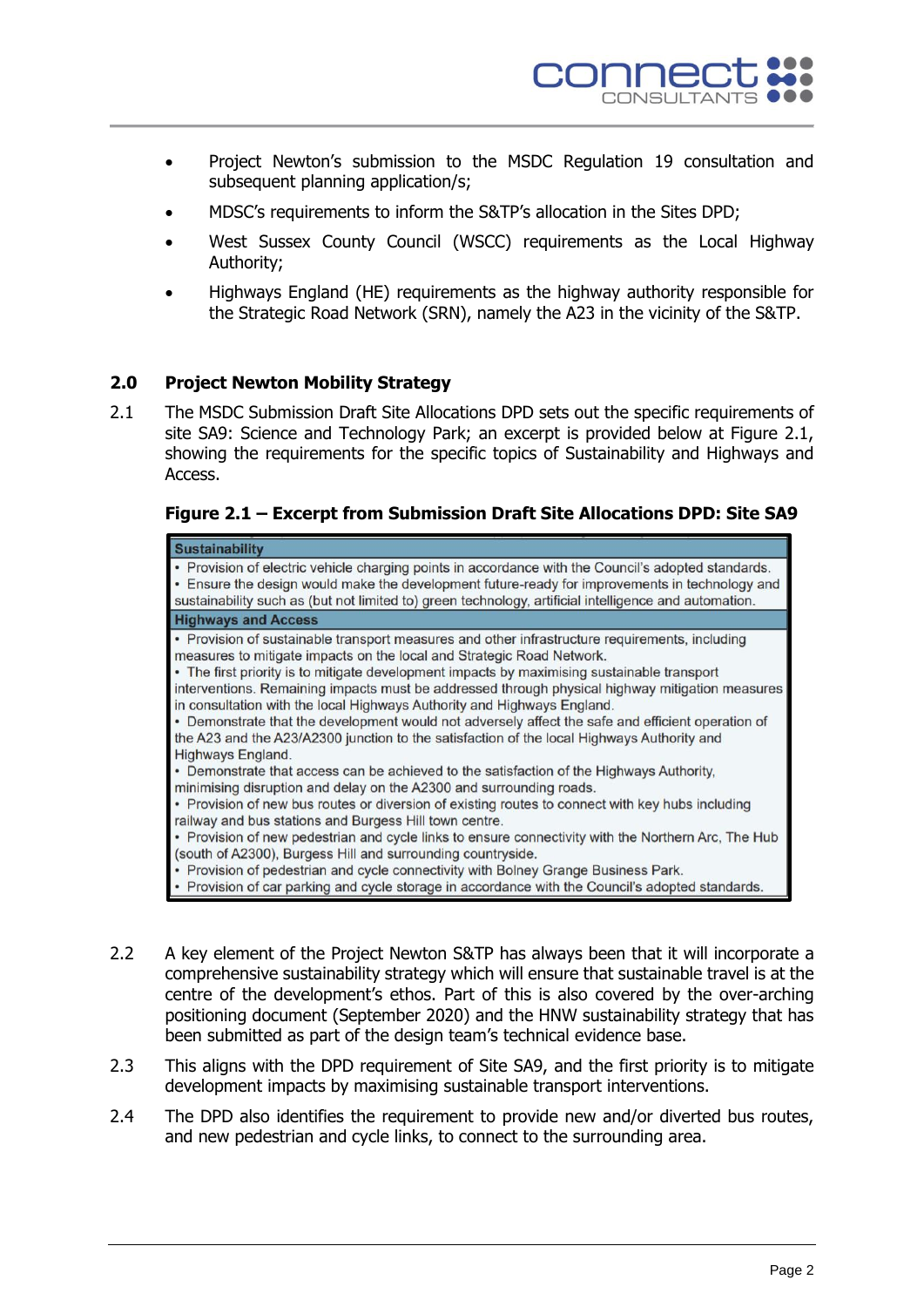

- 2.5 The Project Newton Mobility Strategy is an evolving strategy, being developed with regard to the Burgess Hill Public Transport Strategy (BHPTS) (2016), and also the Public Transport Strategy of the adjacent Northern Arc strategic development site.
- 2.6 Our emerging Mobility Strategy will provide a wide range of benefits to both the site itself and to the wider population which would achieve a wider-reaching regional modeshift than just the S&TP users.
- 2.7 It is anticipated that the Mobility Strategy will include the following elements:
	- Public Transport Strategy (incorporating bus viability analysis)
	- Walking and Cycling Strategy
	- On-Site Care Share Scheme
	- On-Site Electric Car Club
	- On-Site Bike-Hire Scheme

### Agreed Approach

- 2.8 As part of the partnership working with MSDC, WSCC and Highways England we have agreed the following work will be covered by our Mobility Strategy:
- 2.9 Undertake further work on potential travel mode shift including the use of S&TP traffic origin/destination data extracted from the MSTS.
- 2.10 Refer to Census data and MSTS traffic data to understand more about the likely travel patterns that will be associated with Project Newton, to identify potential bus service improvements.
- 2.11 Undertake a bus viability study to consider the feasibility of potential bus service improvements, and subsequently identify the potential for travel mode shift.
- 2.12 Continue discussions and establish collaborations with the local bus operators Metrobus and Compass, electric car-club and cycle-scheme operators, as well as the Northern Arc development (Homes England), to align the public transport and sustainable access strategies and to ensure a realistic and feasible bus / public transport solution is possible, to address the requirement of the proposed SA9 allocation.
- 2.13 Project Newton to produce a robust and well-evidenced Mobility Strategy to target a 10% reduction in predicted vehicular trip rates associated with the S&TP to be agreed ahead of submission.

### **3.0 Junction Impacts, Mitigation, and Improvements**

3.1 Identify the predicted future traffic conditions at key local junctions in the MSTS '2031 Sites DPD' scenario both without and with the S&TP, to identify the specific level of impact of the proposed S&TP.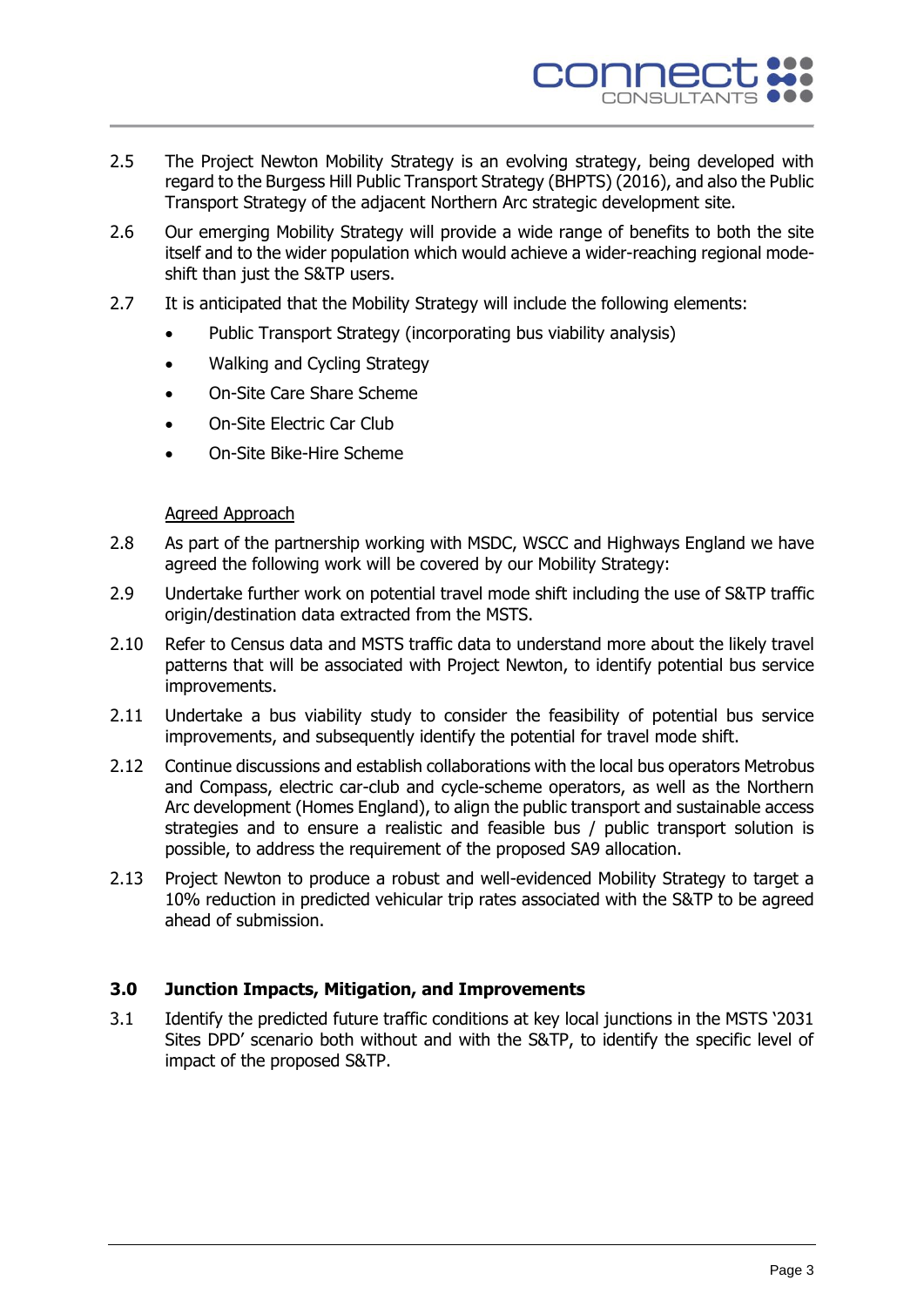- 3.2 Key local junctions to include:
	- A23/A2300 Hickstead dumbbell roundabout junction (as per forthcoming A2300 improvement scheme)
	- A2300 / Stairbridge Lane / Pookbourne Lane (as per forthcoming A2300 improvement scheme)
	- A2300 / Cuckfield Road roundabout (as per forthcoming A2300 improvement scheme)
	- A2300 / Northern Arc Spine Road (yet to be constructed)
	- A2300 / Jane Murray Way
	- Cuckfield Road / B2036 south of Ansty
	- A272/B2036 roundabout in Ansty
- 3.3 Assess the operation and capacity of the A23/A2300 Hickstead Junction and the A272/B2036 roundabout in Ansty in the '2031 Sites DPD' scenario without and with the S&TP to allow the identification of the need for S&TP-specific mitigation and the outline design thereof.
- 3.4 In line with the requirement of the proposed SA9 allocation, mitigation is to initially focus on maximising sustainable transport interventions to lead to a reduction in predicted S&TP traffic. The scale of modal-shift traffic reduction to be agreed with WSCC, Highways England, and MSDC through the Mobility Strategy. The remaining development traffic impacts will be addressed through appropriate physical mitigation measures.
- 3.5 Assess the predicted operation and capacity of the proposed S&TP access roundabout on Cuckfield Road (north of the A2300) and the proposed upgraded roundabout junction of the A2300/Cuckfield Road

### A23/A2300 Hickstead

- 3.6 As this junction connects to part of HE's SRN, it is subject to a specific assessment methodology which has been agreed with Highways England.
- 3.7 The methodology for the A23/A2300 Hickstead junction is as follows:
	- Modelling to be based on the forthcoming layout of the junction following completion of the WSCC A2300 improvement scheme (as included in the MSTS 2031 reference case).
	- Use the computer modelling of the A23-A2300 junction, which was used in the WSCC A2300 Improvement Scheme Business Case, supplied by WSCC.
	- Use traffic data extracted from the MSTS '2031 Sites DPD' scenario (as per the Regulation 19 evidence base).
	- Test the operation and capacity of the future layout of the A23/A2300 Hickstead junction in the '2031 Sites DPD' scenario, and with the agreed reduction in predicted S&TP traffic (to be achieved through the Mobility Strategy's sustainable travel mode shift).